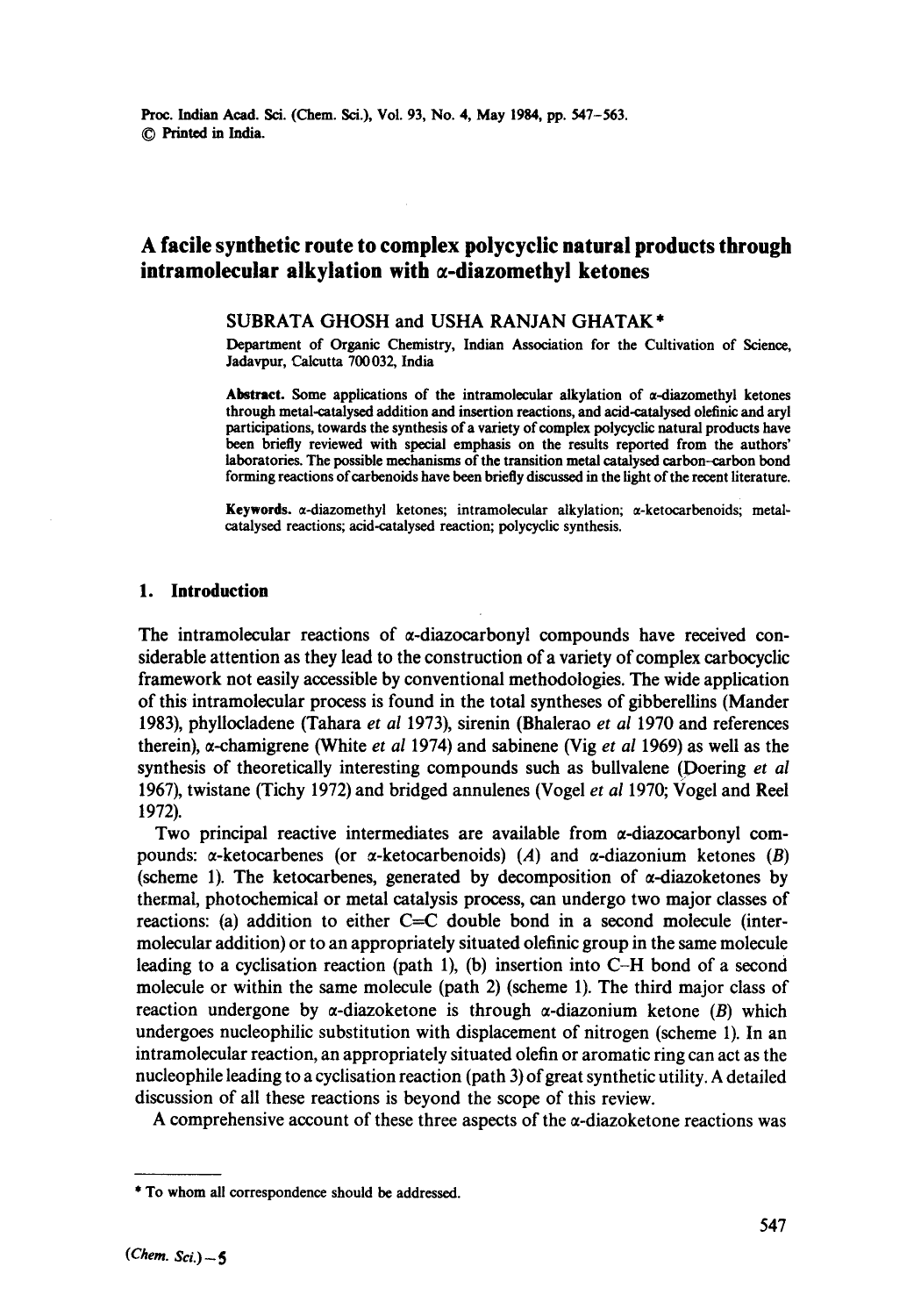

given by Burke and Grieco (1979). The acid catalysed reactions of  $\alpha$ -diazoketones have been recently reviewed by Ghatak (1981) and Smith *et al* (1981). The present report includes the recent work in this area with special emphasis on the contributions made from authors' laboratories.

#### 2.  $\alpha$ -ketocarbenes or  $\alpha$ -ketocarbenoids

Photochemical, catalytic or thermal conditions are employed for generation of ketocarbenes from  $\alpha$ -diazoketones. Of these, catalytic (homogeneous or heterogeneous) conditions are most commonly used in synthetic organic chemistry. Until recently, all the reported catalytic decompositions were carried out under heterogeneous or homogeneous conditions with a variety of copper catalysts (Burke and Grieco 1979). Recently a few efficient and selective catalysts, for example copper(I) trifluoromethylsulphonate [CuTf] (Salomon and Kochi 1973) and some group 8 metals such as rhodium(II) (Anciaux *et al* 1980; Dowd *et al* 1982) and palladium(II) (Anciaux *et aI* 1980; Smeets *et al* 1980) have been introduced for intermolecular cyclopropanation reactions of olefins with diazocompounds. Another significant development is the highly enantio-selective synthesis of cyclopropane derivatives involving carbenoid reactions between olefins and diazoalkanes catalysed by *bis[ (-)*  camphorquinone-*a*-dioximato<sup>-</sup>cabalt(II) in excellent yields (Nakamura *et al* 1978). An efficient heterogeneous "activated CuO" catalyst was developed by Ghatak *et al* (1973) for intramolecular  $\alpha$ -ketocarbenoid addition reaction in a number of  $\gamma$ ,  $\delta$ -unsaturated a-diazoketones under irradiation with tungsten lamp. Recently, Chakraborti et *al*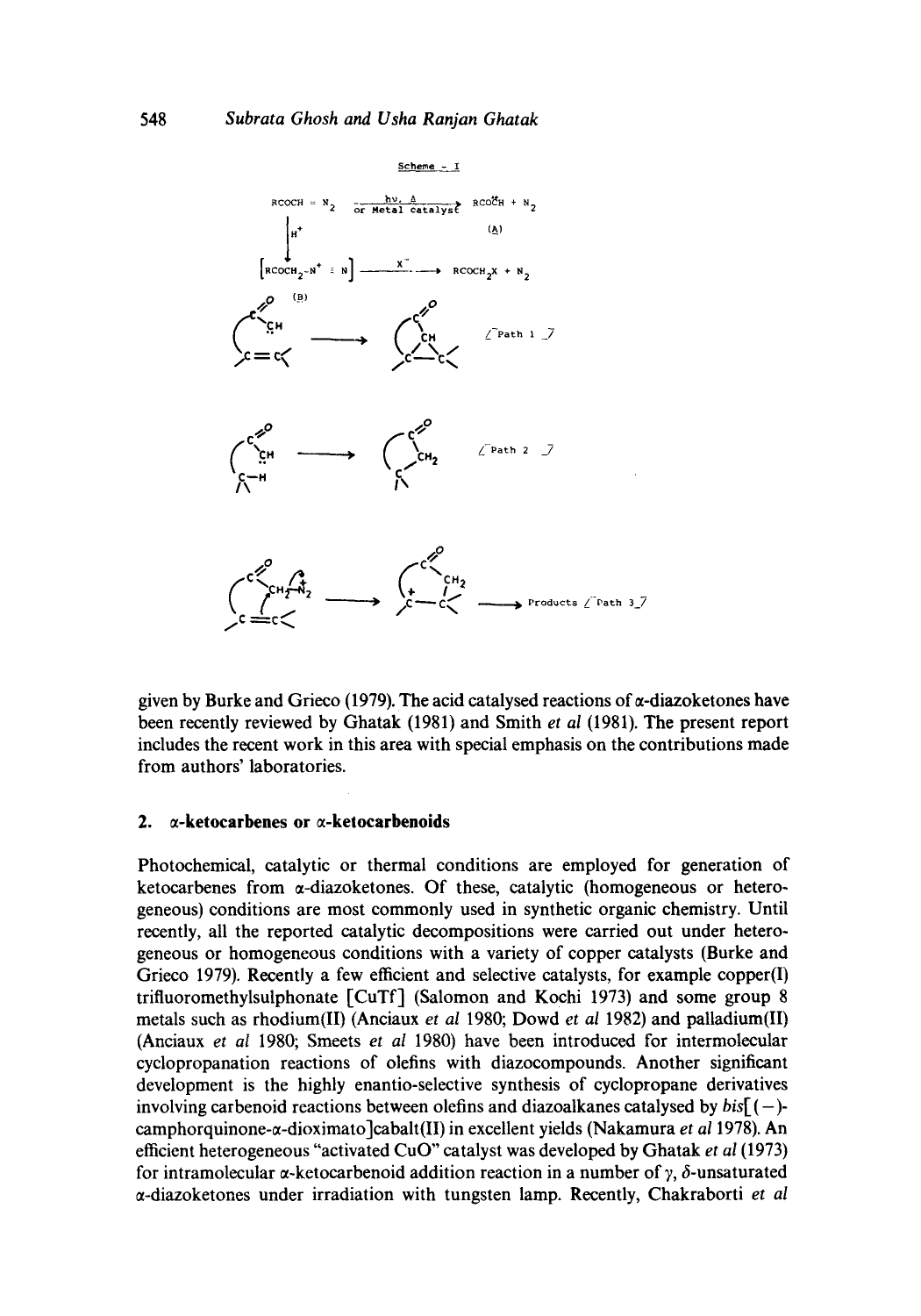(1981) reported, for the first time, that  $b$ is[2,4-pentanedionatoniekel(II)]  $[Ni(\text{ac}a)_{2}]$ acts as a highly efficient homogeneous catalyst in these reactions. Only a single unsuccessful attempt at cyclopropanation using a nickel catalyst, nickelocene, has been recorded (Werner and Richards 1968).

### 2.1 *Mechanism*

From extensive mechanistic studies based upon mostly the intermolecular cyclopropanation reactions using a variety of homogeneous metal catalysts it has been postulated (Burke and Grieco 1979; Salomon and Kochi 1973; Anciaux *et a11980;* Wulfman 1976) that two competitive pathways, one originating from the metal-olefin coordination as the key factor and the other, a bimolecular process with metal-carbenoid species attacking uncomplexed olefins are operative in these reactions. The influence of various catalysts on the regioselectivity of cyclopropanations to dienes and trienes was studied in detail by Anciaux *et al* (1980, 1983). From their studies, it is revealed that rhodium catalysts are extremely efficient for cyclopropanations of any kind of alkene, the electron rich double bond being regioselectively cyclopropanated. In contrast, palladium catalysts cyclopropanate the less substituted double bond regioselectively whereas copper catalysts exhibit borderline cases. Based on these results, two fundamental mechanistic pathways have been forwarded: a carbenoid mechanism as shown in scheme 2 and a co-ordination mechanism as shown in scheme 3 (where  $M$  = metal complex; S = unsaturated substrate, and P = products). Rhodium(II) carboxylates act exclusively according to scheme 2, while palladium carboxylates probably react according to scheme 3. Copper catalysts generally display a carbenoid (scheme 2) type of behaviour, with the exception of some complexes carrying weak ligands notably copper triflates where the contribution from the mechanism of scheme 3 becomes important.

### 2.2 *lntramolecular ketocarbenoid addition to olefin*

The ketocarbene addition to a suitably situated olefin within the same molecule has led to the synthesis of several natural products containing cyclopropyl ring. A brief account of the syntheses of such compounds will be found in the article by Burke and Grieco (1979).

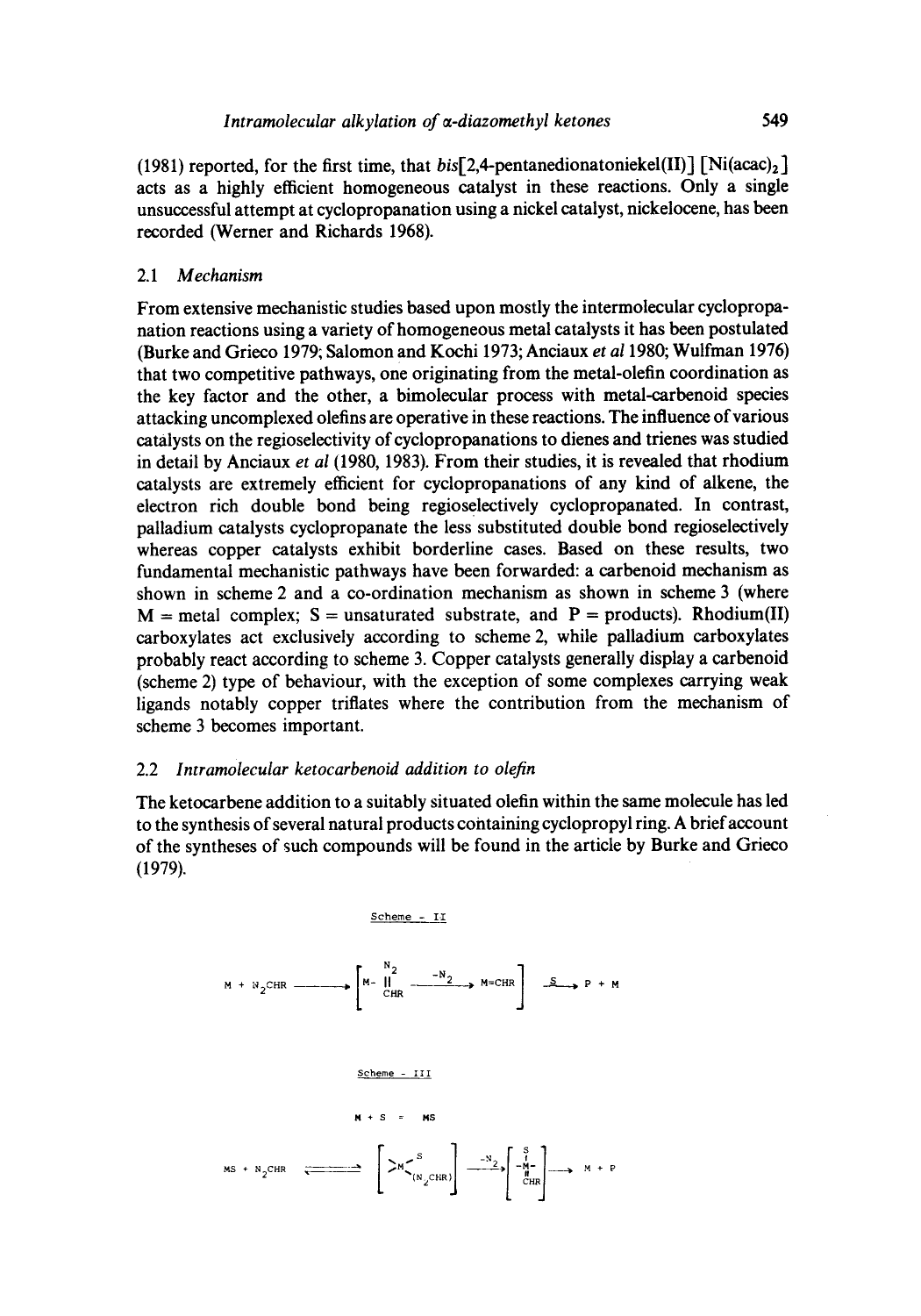

The cyclopropyl ketone resulting from intramolecular cyclisation of an olefinic ketocarbenoid can be cleaved by hydrogenolysis or protonolysis. This strategy has been extensively explored by Dasgupta *et al* (1969), Chakrabortty *et al* (1972) and Ghatak and Roy (1981) for the synthesis of a number of bicyclo[3.2.1]octane derivatives (3) and (4) from the diazoketones 1(!) as depicted in scheme 4. Ghatak and Chakraborti (1979) extended this route for the total syntheses of  $(+)$ gibberone (7b) and  $(+)$ -4-methyl- $9\beta$ ,13 $\alpha$ -dihydro-16-oxogibba-1,3,5(10)-triene (9a), two degradation products of gibberellins. It is interesting to note that hydrogenolysis of the cyclopropyl ketones produced exclusively C-9ax epimer whereas reduction of (7) produced mixture of 9ax and  $9a\beta$  epimers leading to the synthesis of C-9 epimeric gibbane synthons.

The conformational effect of a 1 $\beta$ -methyl substituent on the courses of intramolecular oxocarbenoid addition in the diazoketones (10) and on the stereoselectivities of catalytic hydrogenation of the derived pentacyclic ketones  $(11a\&11b)$  and tetracyclic ketones (12a & 12b) was evaluated by Ghatak *et al* (1974), The substituent effect of the aromatic ring in oxocarbenoid addition as well as in the stereoselectivities of catalytic hydrogenation of the cyclopropyl ketone and the gibbene was studied in detail by Ranu *et al* (1982).

This strategy of the synthesis of bicyclo[3.2.1]octane through oxocarbenoid addition reaction has been extended to several other diazoketones e.g. ~ by Ghatak *et al* (1976) for the synthesis of intermediates 1(1\_\_6-18) towards *B-seco-gibberellins.* A stereospecific synthetic route to a tetracyclic bridged-ring ketone  $(21)$  related to the Bhomophyllocladane system was developed (Ghatak and Ray 1977) through the cyclopropyl ketone  $(20)$  from the diazoketone  $(19)$ . Extension of this strategy to the diazoketone  $(22)$  has led (Roy *et al 1980)* to the synthesis of bicyclo $[2.2.2]$ octane derivative (23), an important intermediate toward the synthesis of atisine.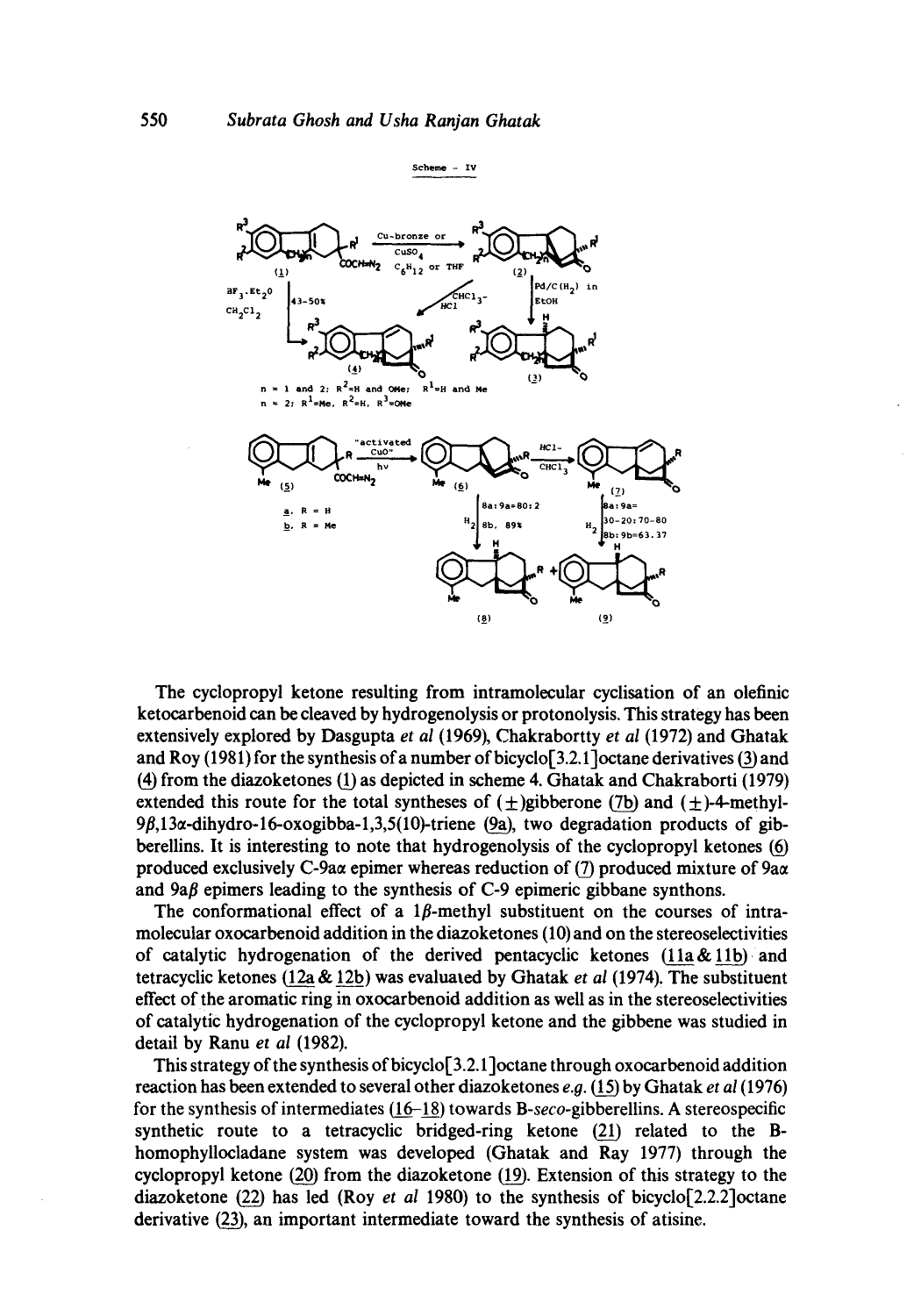



**Scheme** - VI MeO " (COCH=N<sub>2</sub>  $R=H$  and  $\begin{bmatrix} 0 & 0 \end{bmatrix}$  **IF**  $\begin{bmatrix} 0 & 0 \end{bmatrix}$  $\begin{bmatrix} 0 & 0 \end{bmatrix}$  $\begin{bmatrix} 0 & 0 \end{bmatrix}$  $\frac{BF_3 \cdot Et_2 0}{CR_2 C1_2}$  $\mathsf{M}\text{e}\circ\mathsf{M}\rightarrow\mathsf{M}\text{e}\circ\mathsf{M}\rightarrow\mathsf{M}\text{e}\circ\mathsf{M}\rightarrow\mathsf{M}\text{e}\circ\mathsf{M}\rightarrow\mathsf{M}\text{e}\circ\mathsf{M}\rightarrow\mathsf{M}\text{e}\circ\mathsf{M}\rightarrow\mathsf{M}\text{e}\circ\mathsf{M}\rightarrow\mathsf{M}\text{e}\circ\mathsf{M}\rightarrow\mathsf{M}\text{e}\circ\mathsf{M}\rightarrow\mathsf{M}\text{e}\circ\mathsf{M}\rightarrow\mathsf{M}\text{e}\circ\mathsf{M}\rightarrow\mathsf{M}\text{e}\circ\mathsf{M}\rightarrow\mathsf{$  $(18)$  $(12)$ ö  $\overline{\text{coch}}$ =N<sub>2</sub> activated CuO  $\overline{\cdots}$ MeC ۰٥ **([9) ~ (2o) I 9sz**   $H = \int_{HCl^{-}} HCl^{-} = \int_{H}$ **Pd-C, EtOH**<br>80**T**  $\overline{C}$ OCH=N<sub>2</sub>  $(21)$  $(22)$  $(23)$ 

**A similar strategy was extensively used by Beames and Mander (1969), Beames** *et al*  **(1972) and Mander** *et al* **(1974) for the construction of bicyclo[3.2.1]octane and bicyclo[2.2.2]octane derivatives.** 

**An interesting application (Stork and Gregson 1969) of the intramolecular olefinic**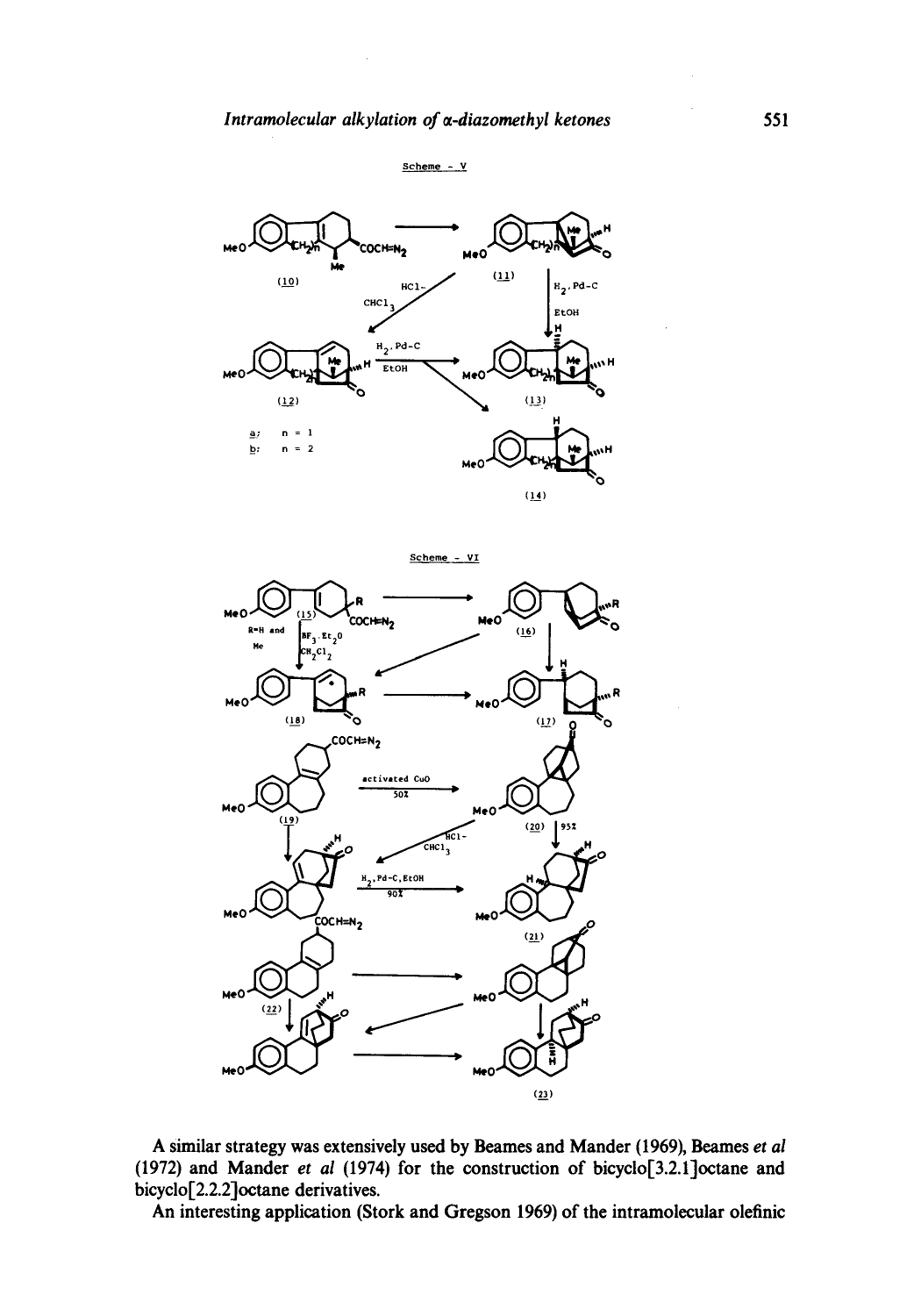

ketocarbenoid addition reaction is found in Lewis acid-catalysed cleavage of the cyclopropyl ketone  $(25)$  derived from  $(24)$  with simultaneous participation of a suitably situated olefin or aromatic ring leading to cyclisation (scheme 7).

The intramoleeular addition reactions of carbenoids derived from mixed diazomalonate have been applied for the synthesis of prostanoid intermediate (Corey and Fuchs 1972),  $\alpha$ -methylene y-butyro lactones (Ziegler *et al* 1974), spiro lactone and spiro ketone (Clark and Heathcoek 1975). Recently, Hudlicky *et al* (1983) applied this strategy to synthesise bicyclic cyclopentene lactones  $(27)$  from the diazomalonate  $(26)$ .

#### 2.3 Intramolecular insertion of a-ketocarbenoids into C-H bond

Although relatively less explored, the intramolecular  $C-H$  insertion of  $\alpha$ -diazocarbonyl compounds has made possible many important and otherwise difficult synthetic transformations. In a geometrically rigid system intramolecular C-H insertion is a highly favoured process.

The first example of intramolecular  $C-H$  insertion leading to cyclisation was observed (Greuter *et al* 1958) during decomposition of 21-diazo-5 $\alpha$ -pregnan-20-one  $(28)$  in refluxing toluene in the presence of Cu(I) oxide (scheme 8).

An intramolecular angular alkylation was achieved (Ghatak and Chakrabarty 1972, 1976) through regioselective  $\alpha$ -keto carbenoid insertion into tertiary C-H bond of the diazoketones (29) in presence of Cu(II) sulphate or preferentially with Cu(I) oxide. The light induced  $Ni(acac)_2$  catalysed reaction of (29) leads to (30) in excellent yield (Chakraborty *et al* 1984). The bridged cyclopentanones (30) were further transformed to the bridged-acylamines  $(32)$  through the respective dicarboxylic acids  $(31)$  as illustrated in scheme 8. This sequence represents a highly efficient formal stereospccific total synthesis of dl-atisine, dl-veatchine and gibberellin-A<sub>15</sub> (scheme 8). Ghatak *et al*  $(1976a)$  extended the C-H insertion reaction to the diastereoisomeric diazoketones  $(33)$ and  $(34)$  for the syntheses of the bridged-ketones  $(35)$  and  $(36)$ , respectively (scheme 10).

In a systematic study of competitive intramolecular C-H insertion reactions of some substituted cyclohexane derivatives (Chakrabarty *et a11975;* Chakraborty *et a11984),* it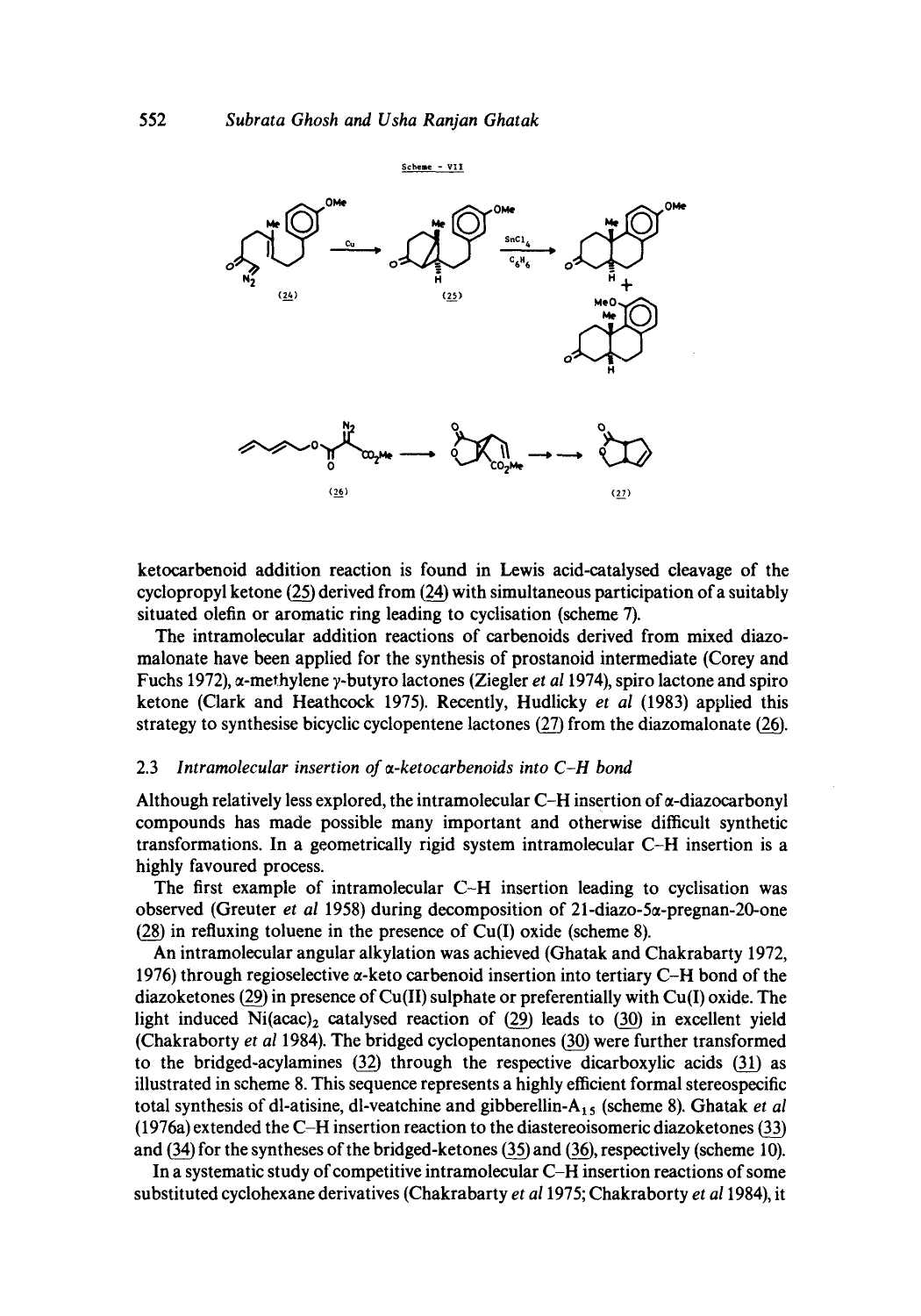

is revealed that insertion into Me-C-H bond in (37c) leading to the bridged

bicyclo[3.2.1]octanone (39c) is marginally favoured to that Ph~E-H bond resulting in the regioisomeric ketone (38c). Also intramolecular competition in (37a) and (37b) strongly favours insertion into the tertiary benzylic C-H bond leading to mostly  $(38a)$ and (38b) rather the secondary ones leading to the respective regioisomers (39a) and (39b). The homogeneous catalyst,  $Ni(acac)$ <sub>2</sub> is found to be the most effective for these insertions compared to the other catalysts studied such as,  $Cu<sub>2</sub>O$ ,  $CuSO<sub>4</sub>$ ,  $Pd(acac)<sub>2</sub>$ and  $Co(acac)_2$ .

Agosta and Wolff (1975), in their detailed study of the Cu-catalysed decomposition of the diazoketones (40) to the regioisomeric C-H insertion products (41) and (42), pointed out the three following structural effects in controlling the site of C-H insertion reaction: (a) the degree of substitution of the C-H bond into which insertion may occur (tertiary is preferred to secondary one), (b) the conformation of the cyclohexane ring,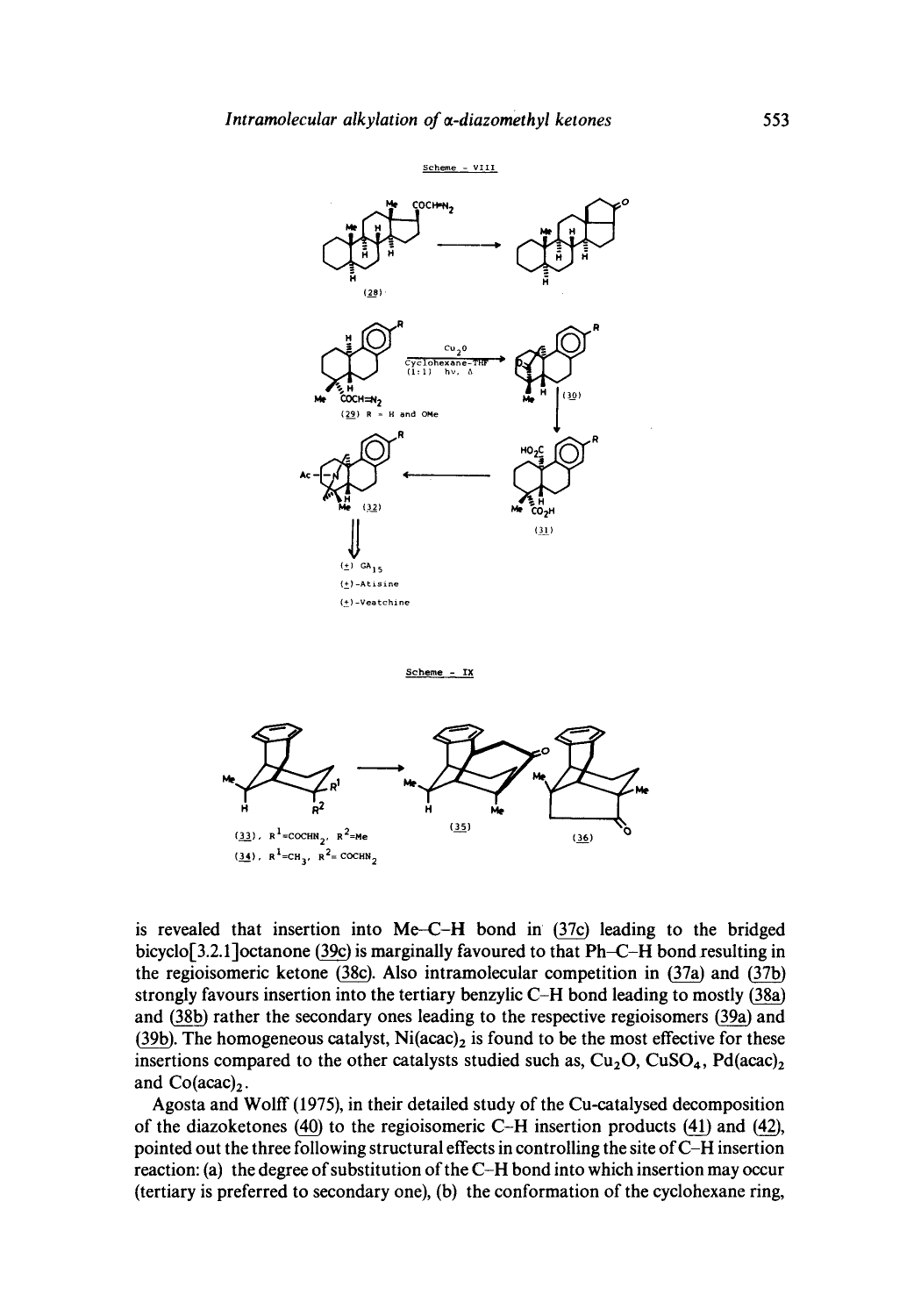#### **554** *Subrata Ghosh and Usha Ranjan Ghatak*

**(c) geminal substitution at the carbon bearing the diazocarbonyl group, as revealed from the composition of the products (scheme 10).** 

**The conformational effect on the regioehemistry in intramolecular C-H insertion reactions was also demonstrated by Wenkert** *et al* **(1968) (scheme 10). In all the cases studied, formation of a five-membered ring is favoured over the four-membered one.** 

An attempted Wolff rearrangement of the diazoketone (43) by Wenkert *et al* (1975) led to the isolation of C-H insertion product  $(44)$  in 22  $\%$  yield. Similar C-H insertion under Wolff-rearrangement condition of the diazoketone (45) afforded a mixture of  $(46)$  and  $(47)$ ; the cyclobutanone  $(46)$  being the major product (Takahashi *et al* 1975). **Very recently, a diterpene to steroid conversion has been reported (Wenkert** *et a11982)*  by an intramolecular C-H ketocarbene insertion reaction of the diazoketone (48), derived from the virescenol B diacetate, to the tetracyclic keto-diacetate (49).

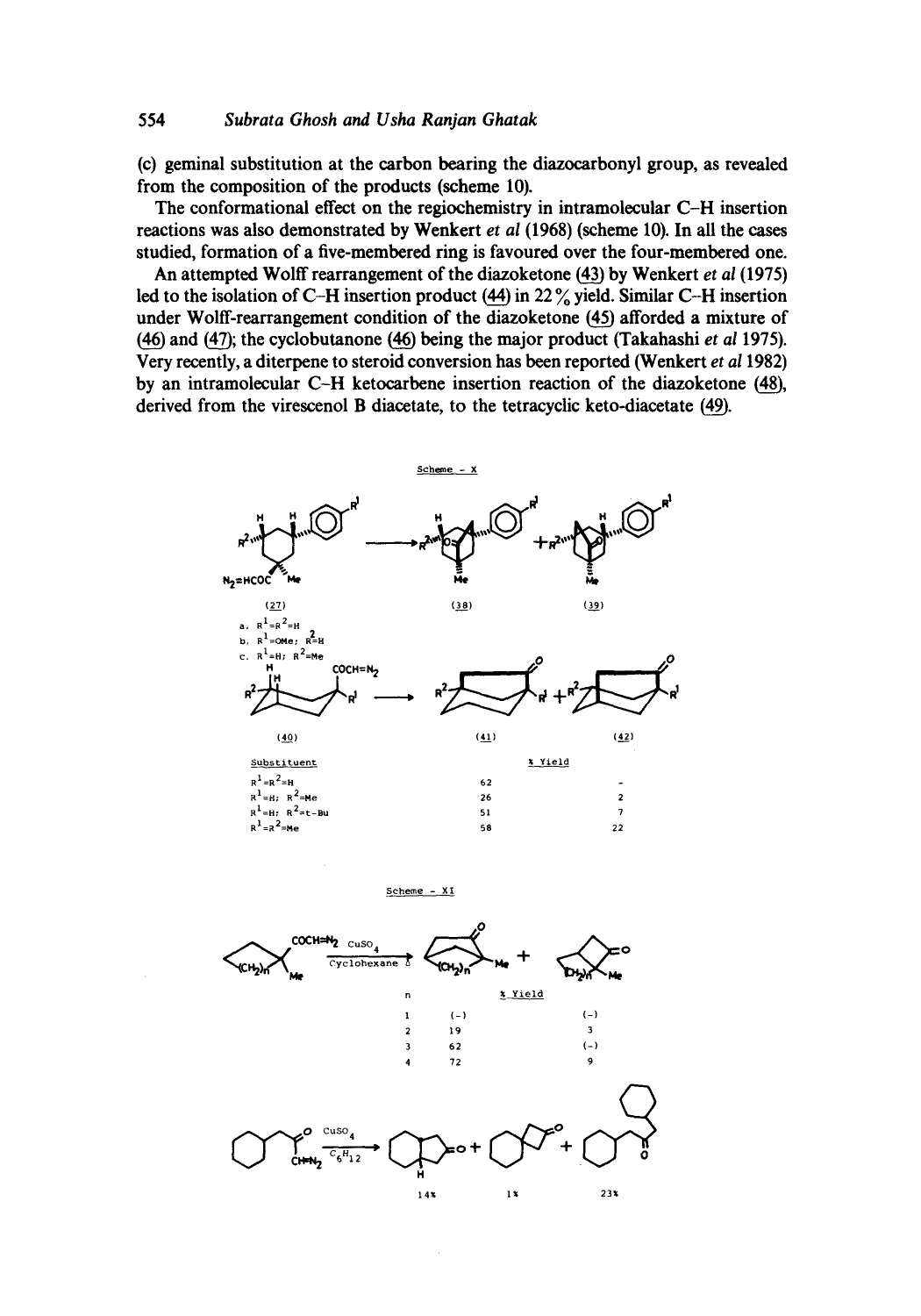

# **3.** Acid-catalysed carbon-carbon bond formation in  $\alpha$ -diazomethyl ketones through n-bond **participation**

The acid-catalysed cyclisation of diazomethyl ketones through  $\pi$ -participation of suitably situated olefinic bonds or aromatic groups has accumulated a great deal of interest as it provides a good method for carbocyclic ring annulation.

# 3.1 *Carbon-carbon bond formation from*  $\gamma$ *,*  $\delta$ *-unsaturated*  $\alpha$ *-diazomethyl ketones*

A new cyclopentanone annelation reaction of great synthetic potential was developed by several groups for the introduction of a bicyclo<sup>[3.2.1</sup>] octanone or a bicyclo<sup>[2.2.1]</sup> heptanone moiety into a variety of carbocyclic systems by the acid-catalysed intramolecular electrophilic cyclisation of  $y\delta$ -unsaturated  $\alpha$ -diazomethyl ketones. The first example of acid-catalysed intramolecular olefinic participation was reported by Erman and Stone (1971) in an elegant synthetic approach to the  $\alpha$ -patchoulane class of sesquiterpene by  $BF_3-Et_2O$  catalysed cyclisation of the diazoketones (50) to give the respective double bond isomeric cyclisation products  $(51)$  and  $(52)$  in moderate to good yields.

During the early seventies several efficient carbon-carbon bond formation reactions involving  $\alpha$ -diazomethyl ketones (1) (schemes 4) and (19) (scheme 6) have been studied independently (Chakrabortty *et al* 1972; Ghatak *et al* 1976; Ghatak and Ray 1977) for the construction of the tetracyclic intermediates (4) and (20A) (scheme 6) and a number of related compounds incorporating bicyclo[3.2.1]octanone bridged-ring systems towards the total synthesis of several complex diterpenoids. Mander and his co-workers (Mander *et al* 1974; Beames *et al* 1972) have independently developed similar cyclisation reactions of diazoketones leading to the tetracyclic ketones  $(4, n = 1)$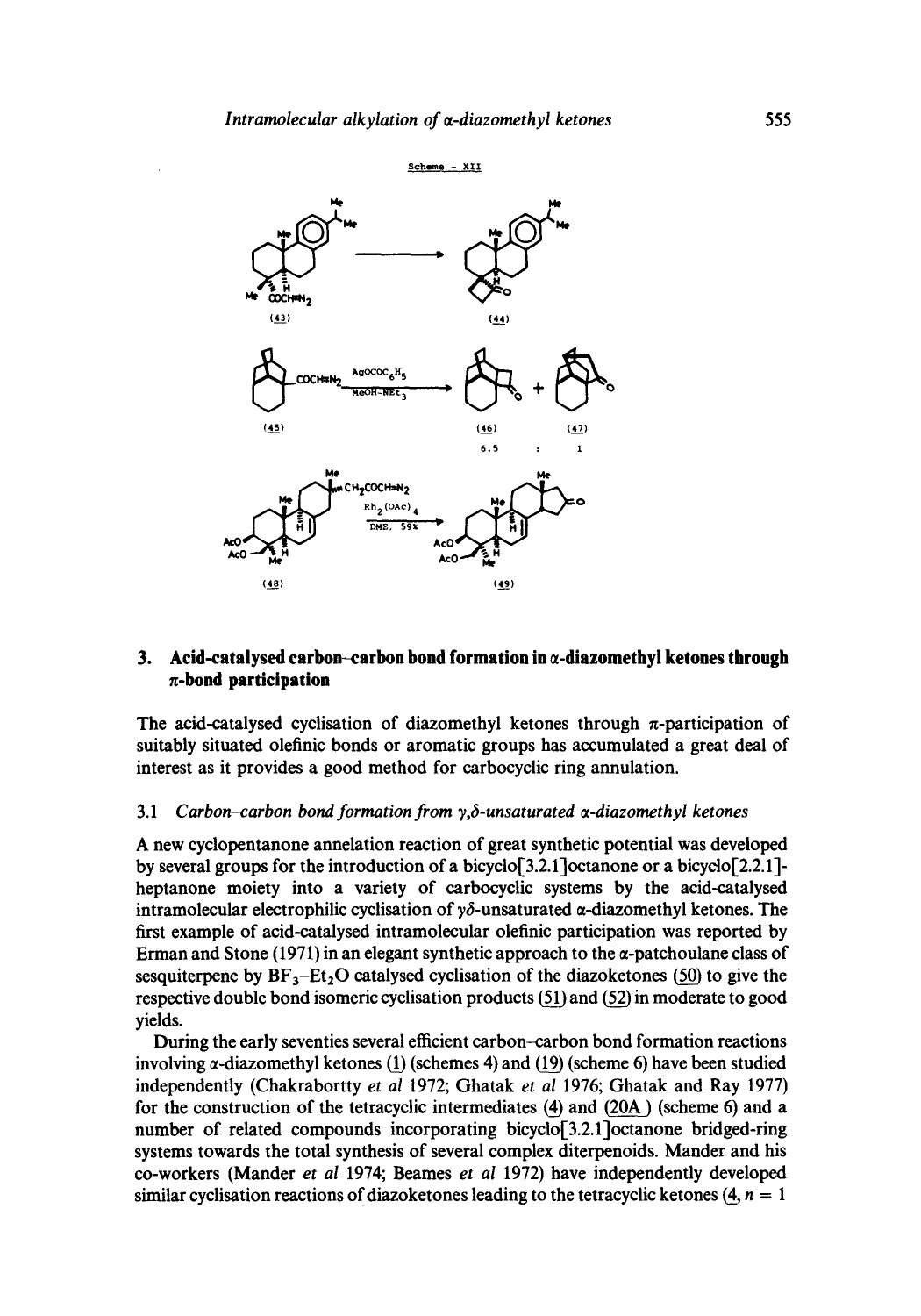

and 2;  $R^1 = H$  and Me;  $R^2 = H$  and Me) in much improved yield by using  $HBF_4$  in **nitromethane.** 

**The intramolecular alkylation reactions of unsaturated diazomethyl ketones have been further improved and extended in our laboratories for the preparation of a large**  number of  $\Delta^{9(11)}$ -gibbenes and related compounds as illustrated in scheme 14 (Ghatak **and Chakraborti 1979; Ghatak** *et al* **1981; Ranu** *et al* **1982). The yield of the cyclised**  products has been substantially improved  $(70-95\%)$  by using  $70\%$  perchloric acid**trifluoroacetic acid as catalyst in chloroform.** 

Hook *et al* (1980) utilised the tetracyclic ester (54), prepared by cyclisation of the diazoketone (53) in a classic total synthesis of  $(±)$  gibberellic acid (55) (scheme 15).

**The intramolecular cyclisation was also extended (Ghatak** *et al* **1976) for the**  synthesis of some important intermediates (18) for B-seco gibberellins through the diazomethyl ketones (15) (scheme 6). A similar cyclisation of the diazoketone (22) **(Ghatak and Roy 1981) led to a tetracyclic intermediate incorporating the basic bicyclo[2.2.2]octanone skeletal structure of atisine diterpenoids (scheme 6).** 

In each of the above examples, acid-catalysed cyclisation reaction of  $y\delta$ -unsaturated **~-diazomethyl ketones produced essentially a single annelated ketone arising through the initial electrophilic attack by the protonated diazo-carbonyl function to the electron rich centre. The absence of such polarisation in the double bond may result in a mixture of the possible regioisomeric cyclised ketones as evidenced (Ceccherelli** *et al* **1978) in the**  cyclisation of  $(56)$  to  $(57)$  and  $(58)$  in a 3:2 ratio (scheme 16). The steric environment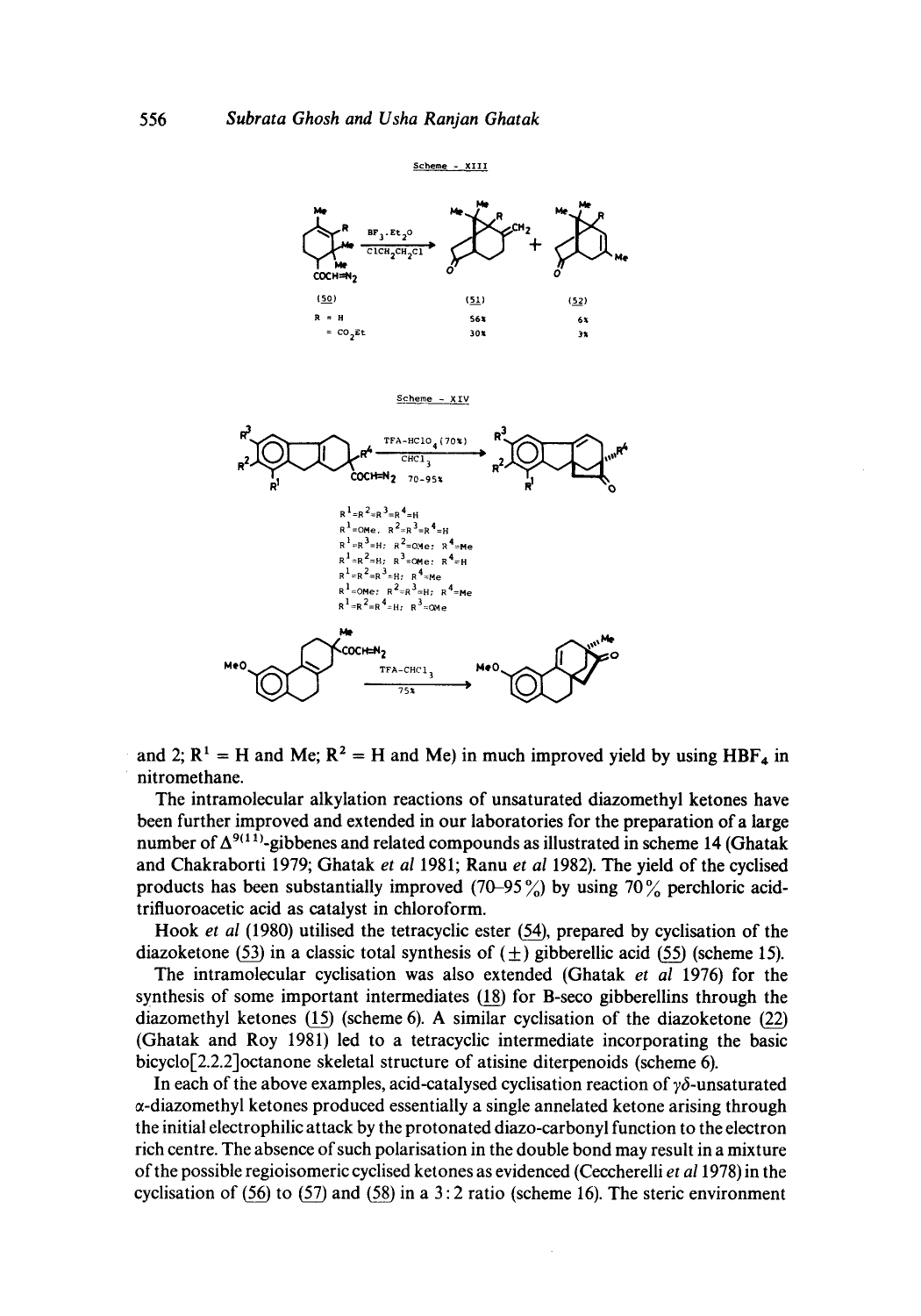



also seems to be important as it reflects in the regiospecific cyclisation of (59) to (60) **(scheme 15). Similar lack of regioselectivity in the carbon-carbon bond formation has**  been observed in some relatively simple substituted monocyclic  $\gamma \delta$ -unsaturated diazomethyl ketone (61) in this laboratory (Saha and Chakraborti *unpublished work*).

#### **3.2** *Acid-catalysed intramolecular C-alkylation in By-unsaturated diazomethyl ketones*

The acid-catalysed intramolecular cyclisation of  $\beta$ , *y*-unsaturated  $\alpha$ -diazomethyl ke**tones has led (Ghatak and Sanyal 1974) to introduce a highly efficient new synthesis of**  angularly fused cyclobutanones. The readily available styrenoid cyclobutanones (63) from the respective diazomethyl ketones (62), have been further transformed to the corresponding cyclopentanones (30) (scheme 17) by a remarkable stereospecific **rearrangement (Ghatak 1976b) of the stereoselectively hydrogenated cyclobutanones**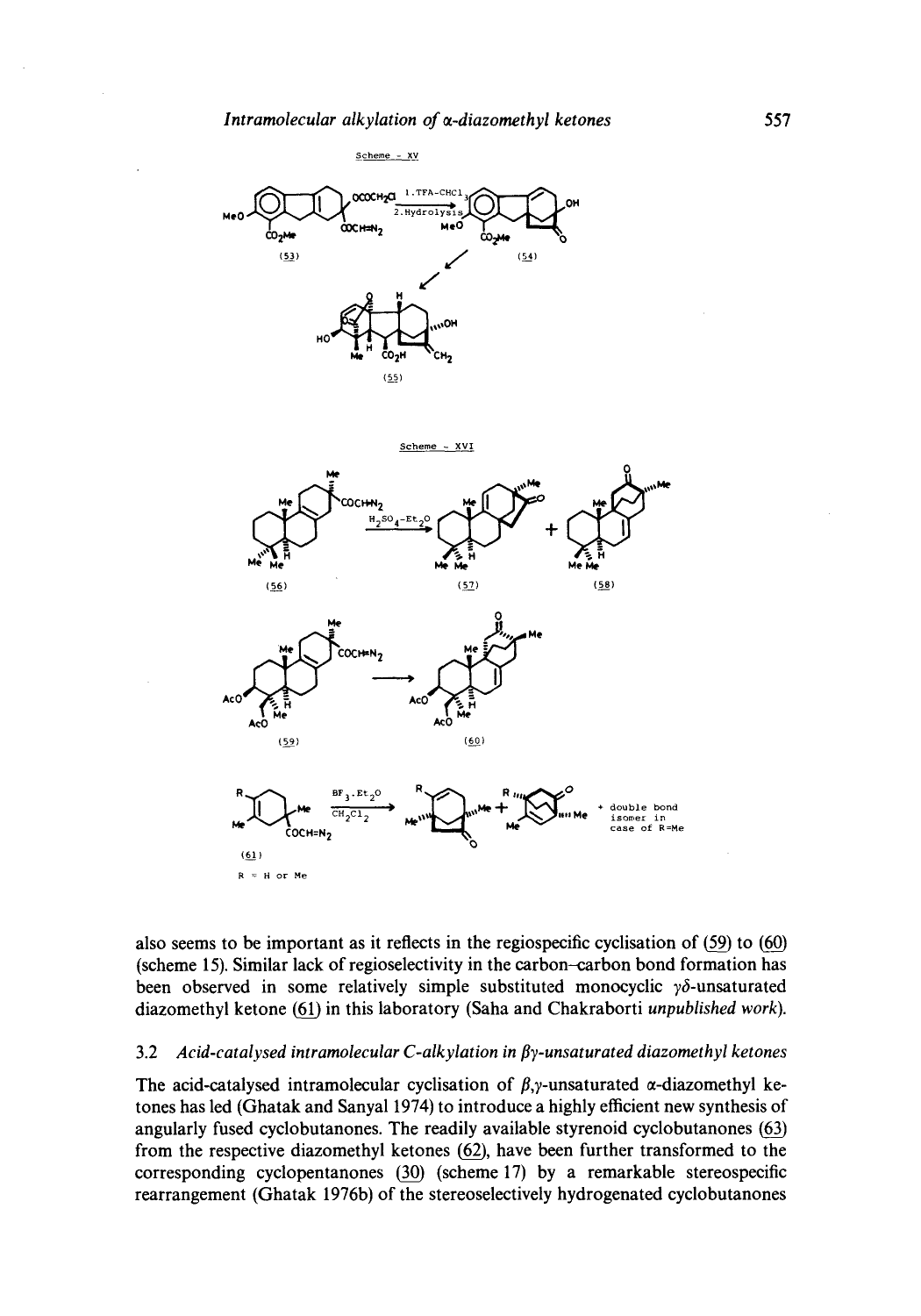

**(~\_\_). As mentioned earlier, the bridged cyclopentanones (Ghatak** *et al* **1978; Ghatak** *et al* **1980) are the key intermediates for the total synthesis of atisine, veatchine and gibberellin-A15.** 

The  $\beta$ , *y*-unsaturated  $\alpha$ -diazomethyl ketones (65) incorporating a tetrahydrofluorene **moiety, also produced the respective styrenoid cyclobutanones (66\_) which were transformed through a similar sequence of reactions (Ghatak** *et al* **1980) to the**  potential hydrofluorene intermediates  $(67)$  towards  $C_{20}$ -gibberellins (scheme 17).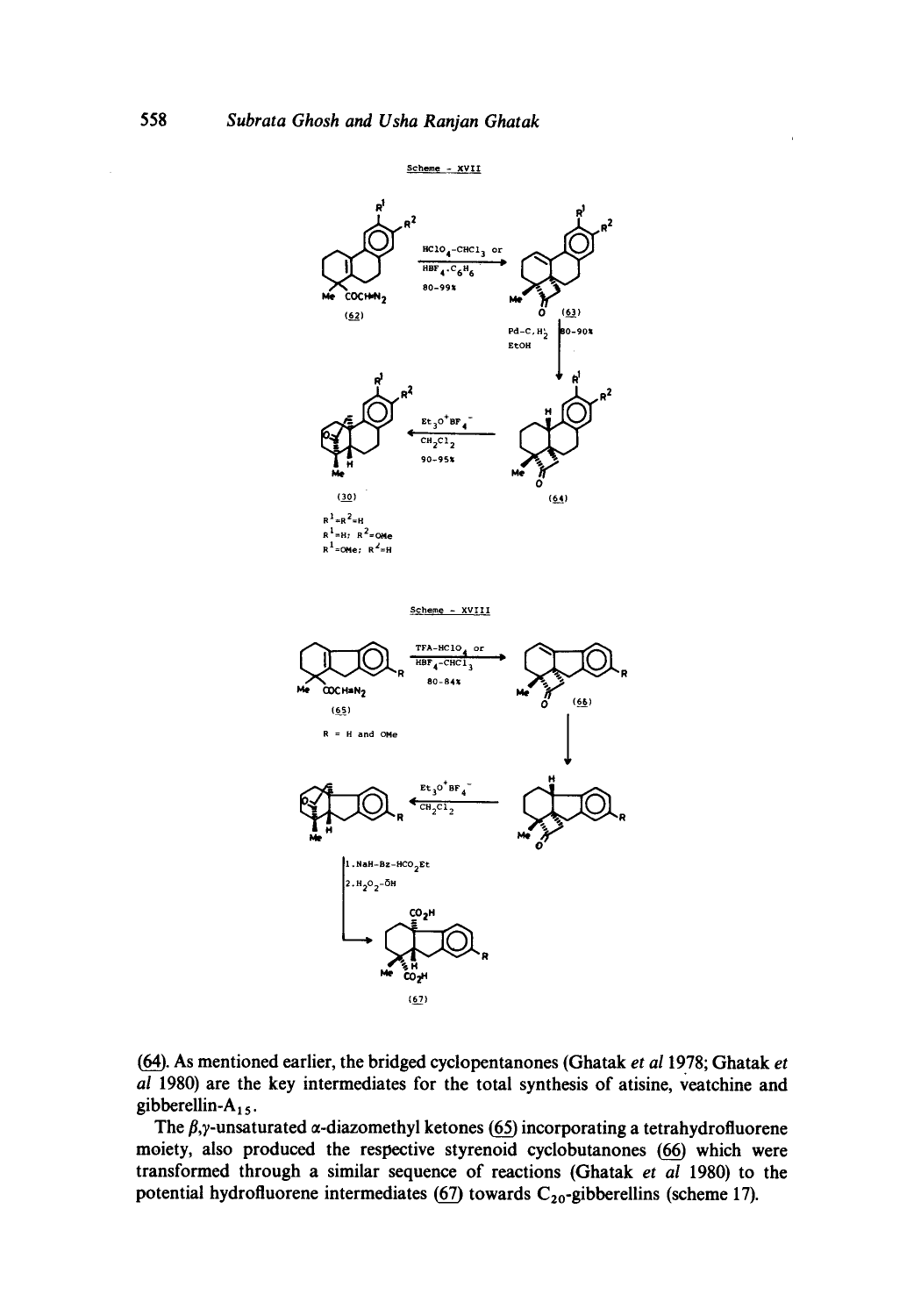This cyclobutanone annelation was utilised by Ceccherelli *et al* (1980) for the preparation of two 4,4-dimethyl-D-norsteroids. Hudlicky and Kutchan (1980) applied this method on the diazomethyl ketone  $(68)$  to the respective cyclobutanone  $(69)$  and finally to filifolone (70) (scheme 19). Smith *et al* (1975) and Smith and Dieter (1977) developed the acid-catalysed alkylation method to a few relatively flexible  $\beta$ , $\gamma$ unsaturated  $\alpha$ -diazomethyl ketones e.g. (71) and (73) leading to the corresponding cyclopentenones  $(72)$  and  $(74)$  (scheme 19) as sole products. Extensive studies on the related cyclopentenone annulation reaction and its extension were reported by Smith *et al* (1981). After considerable experimentation, Ghatak *et al (1981),* discovered that it is not the structure of the substrate alone which controls the nature of the products in the acid-catalysed reactions of the  $\beta$ , *y*-unsaturated diazoketones such as (62) and (65) but that the choice of the acid catalyst and solvent is also critical. For example, the reactions of the diazoketones  $(62)$  and  $(65)$  in weakly polar solvents such as benzene, chloroform or methylene chloride in the presence of strong protic acids namely aq. HClO<sub>4</sub> (70 %), aq. HBF<sub>4</sub> (48%), CF<sub>3</sub>COOH or H<sub>2</sub>SO<sub>4</sub> (98%) gave the respective unsaturated cyclobutanones  $(63)$  and  $(66)$  in good to excellent yields. In contrast, when the diazoketones (62) and (65) were subjected to cyclisations (Ghatak *et al* 1981; Satyanarayana *et al* 1982; Roy *et al* 1982) with aq.  $HBF<sub>4</sub>$  (48%) or  $BF<sub>3</sub> \cdot Et<sub>2</sub>O$  in strongly polar solvent nitromethane, the respective rearranged bridged hydroxyketones (75,  $n = 2$ ) were predominating product *(ca* 90%) (scheme 20). The hydroxycyclopentanones (75,  $n = 2$ ) underwent facile rearrangement with p-TsOH or iodine in boiling benzene to afford the respective rearranged cyclopentenones (76,  $n = 2$ ). In contrast, the hydrofluorene analogues  $(75, n = 1)$  under similar conditions did not produce the rearranged cyclopentenones  $(76, n = 1)$ . These compounds, however, have been obtained in excellent yields (Satyanarayana *et a11981)* by direct cyclisations of the diazoketones (62,  $n = 1$ ) with p-TsOH in boiling benzene. The mechanistic pathways

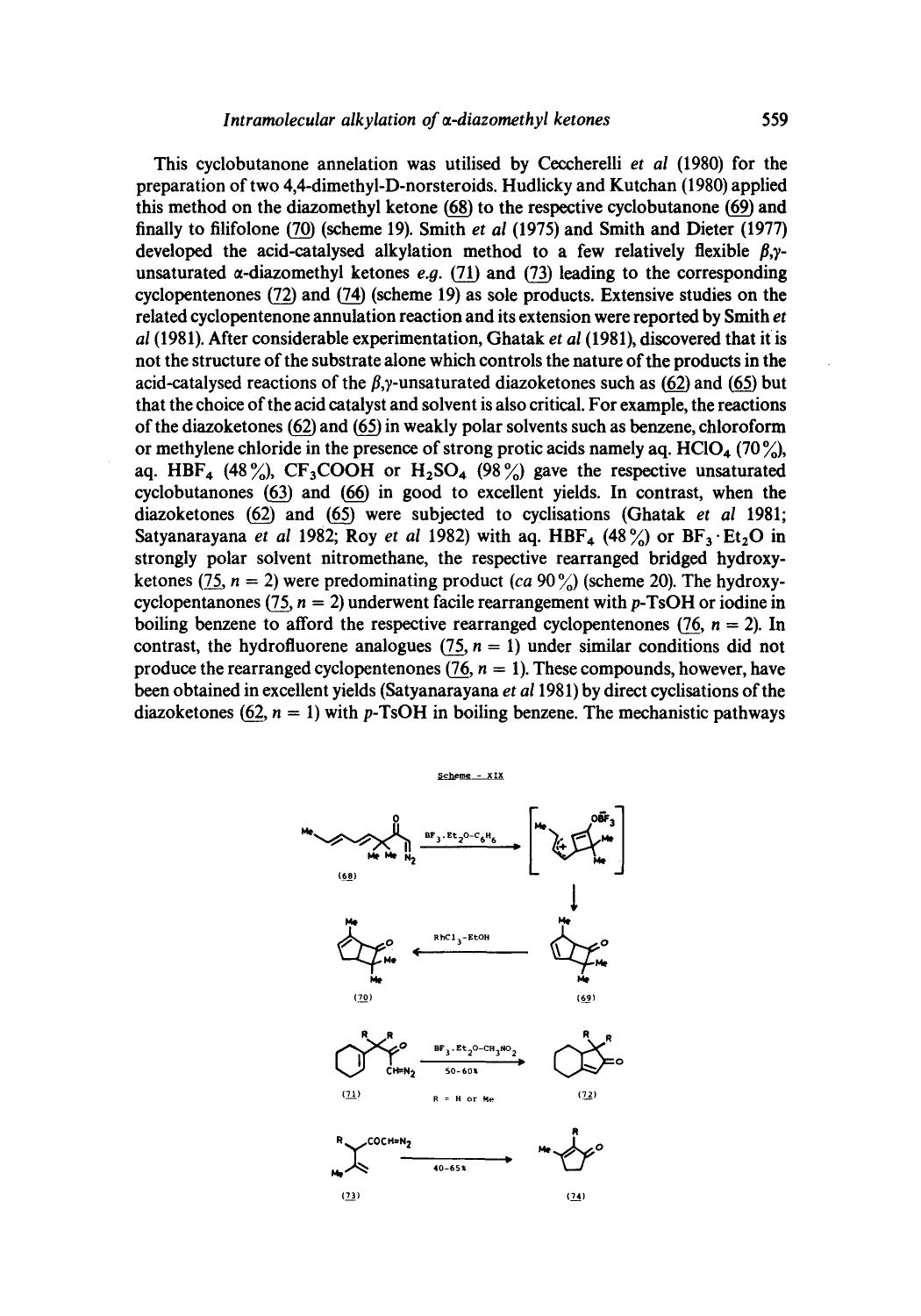

for the formation of different products from the diazomethyl ketones (62) and (65) have **been rationalised as depicted in scheme 20.** 

**The alkylation rearrangement reaction has also been extended (Satyanarayana** *et al*  1981) to the bicyclic diazoketone (77) leading to the bridged ketone (78) and the rearranged cyclopentenone (79) (scheme 20) in excellent yields. This mixture undergoes facile acid-catalysed rearrangement to (79). The lower homologous diazomethyl ketone **81\_~) undergoes cyclisation-rearrangement to afford the angularly fused cyclopentenone**   $81)$  along with other minor products. This sequence appears extremely attractive for **the synthesis of complex polycyclopentanoid sesqui- and sesterterpenes. A similar alkylation-rearrangement of a diazomethyt ketone has been exploited previously (Takano** *et a11978)* **for the synthesis of an intermediate towards aspidosperma alkaloids.** 

# **3.3** *lntramolecular alkylation of diazoketones through aryl participation*

**The elegant studies of Mander (1983) have elaborated the aryl participations in protonated diazomethyl carbonyl alkylations as a viable method for bridged- and**  spiro-ring annelations, leading to an elegant synthesis (Lombardo *et al* 1980) of  $(\pm)$ -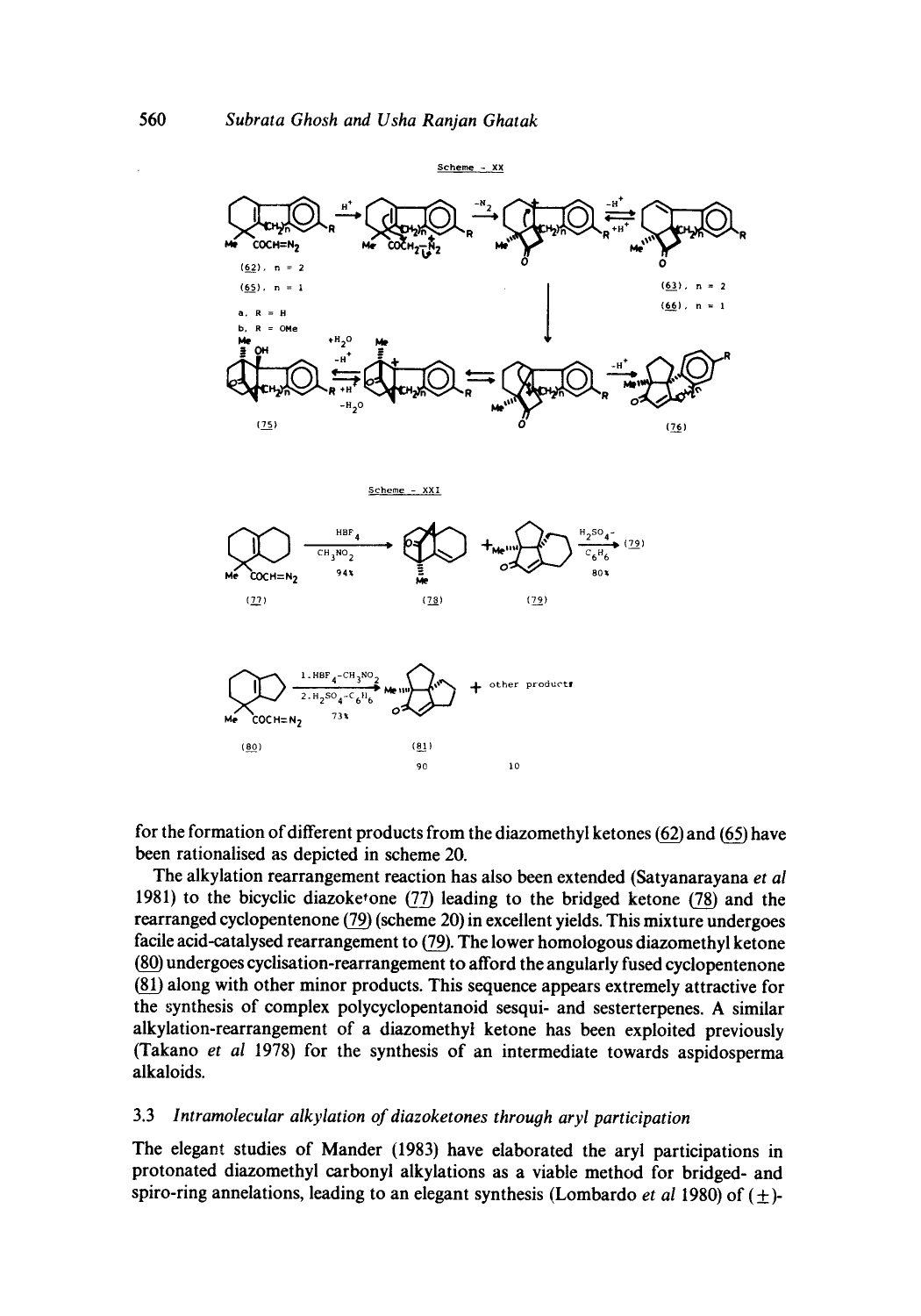gibberellin-A<sub>1</sub>  $(84)$  as depicted in scheme 22, starting from the diazoketone  $(82)$ through the aryl participated product (83).

**Spiroannelation reactions have been extended by Bhattacharya and Sen (1979) for the synthesis of spirocyclobutanone and a few spirocyclopentanones.** 

**Ring annelation by aryl participation has been successfully utilised by Sanyal** *et al*  **(1978) and Mukherjee** *et al* **in these laboratories, for preparation of the spiro- and**  bridged-ketones (85), (86) and a number of related compounds as key intermediates **towards the synthesis of sester- and sesquiterpenoids. Several tetracyclic skeletons e.g.**  (87), (88), (89), and (90) related to a number of diterpenes have been prepared in these **laboratories (Maity** *et al* **1982, 1983; Maity and Mukherjee 1984a, b) Basu** *et al* **1981; Basu and Mukherjee 1984) through aryl participation (scheme 23).** 

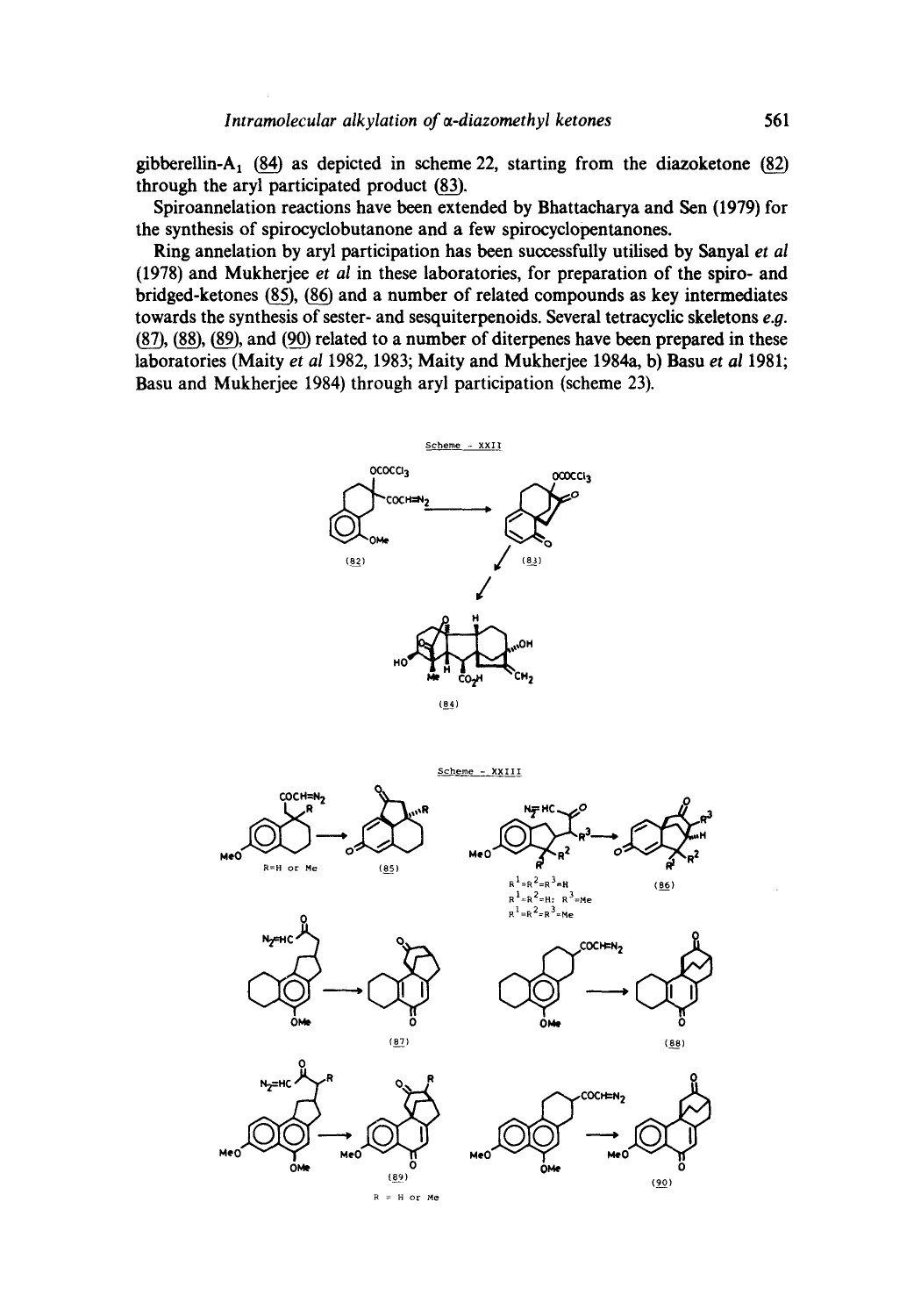### **562** *Subrata Ghosh and Usha Ranjan Ghatak*

# **4. Conclusions**

**The intramolecular alkylation of diazomethyl ketones provides a facile synthetic entry to a variety of complex polycyclic natural products incorporating functionalised quaternary carbon residues. With appropriate selection of the substrates and reaction condition it is possible to use such process for carbon--carbon bond formations involving a double bond, aromatic ring or even a classically inactive C-H bond. The most important advantage the present method offers, of course, is the fact that preparation of a large number of bridged-ring systems, the fabrication of which would otherwise require a long sequence of synthetic transformations, can be efficiently accomplished in a single operation by diazomethyl ketone alkylation reaction. Furthermore, it is quite obvious that this reaction has a wide scope for extension to other types of complex natural products.** 

# **Acknowledgements**

**uR6 is indebted to his colleagues, whose names are listed in the references, for participation in the above studies performed by his group. It is mostly their hard works, clear understanding and experimental skills that have proven decisive both in the formulation of the projects and their executions in the laboratory to a successful conclusion. The financial support from Science and Engineering Research Council/D.S.T. Scheme under Grant No. 23 (3p-8)/81-STP/II for extension of some of these works is gratefully acknowledged.** 

### **References**

Agosta W C and Wolff S 1975 *J. Org. Chem.* 40 1027

- **Anciaux** A J, Hubert A J, Noels A F, Petiniot N and Teyssie P 1980 *J. Org. Chem.* 45 695 and **references cited therein**
- **Anciaux** A J, Demonceau A, Noels A F, Warin R, Hubert A J and Teyssie P 1983 *Tetrahedron* 39 2169
- Basu B, Maity S K and Mukherjee D 1981 *Syn. Commun.* 803
- Basu B and Mukherjee D 1984 *J. Chem. Soc. Chem. Commun.* **in press**
- Beames D J, Halleday J A and Mander L N 1972 *Aust. J. Chem.* 25 137
- Beames D J and Mander L N 1969 *J. Chem. Soc. Chem. Commun.* 498
- Bhalerao U T, Plattner J J and Rapoport H 1970 *J. Am. Chem. Soc.* 92 3429
- Bhattacharya K K and Sen P K 1979 *Synth. Commun.* 77
- **Burke** S D and Grieco P A 1979 *Org. React.* 26 361
- **Ceccnerelli P, Curini M, Tingoli** M and Pelliceiari R 1980 *J. Chem. Soc. Perkin Trans.* 1 1924

Ceceherelli P, Tingoli M, Curini M and Pellicciari R 1978 *Tetrahedron Lett.* 4959

- Chakrabarty S, Ray J K, Mukherjee D and Ghatak U R 1975 *Synth. Commun.* 275
- **Chakrabortty** P N, Dasgupta R, Dasgupta S K, Ghosh S R and Ghatak U R 1972 *Tetrahedron* 28 4653

**Chakraborti** A K, Ray J K, Kundu K K, Chakrabarty S, Mukherjee D and Ghatak U R 1984 *J. Chem. Soc.* 

*Perkin Trans.* 1 **in press**  Chakraborti A K, Saha B and Ghatak U R 1981 *Indian J. Chem.* B20 911

Clark R D and Heathcock C H 1975 *Tetrahedron Lett.* 529

- **Core),** E J and Fuchs P L 1972 *J. Am. Chem. Soc.* 94 4014
- Dasgupta S K, Dasgupta R, Ghosh S R and Ghatak U R 1969 *Chem. Commun.* 1253
- **Doering W yon E, Ferrier** B M, Fossel E T, Hartenstein J H, Jones M Jr, Klump G, Rubin R M and **Saunders**  M 1967 *Tetrahedron* 23 3943
- Dowd P, Garner P, Sehappert R, Irngartinger H and Goldman A 1982 *J. Org. Chem.* 47 4240

Erman W F and Stone L C 1971 *J. Am. Chem. Soc.* 93 2821